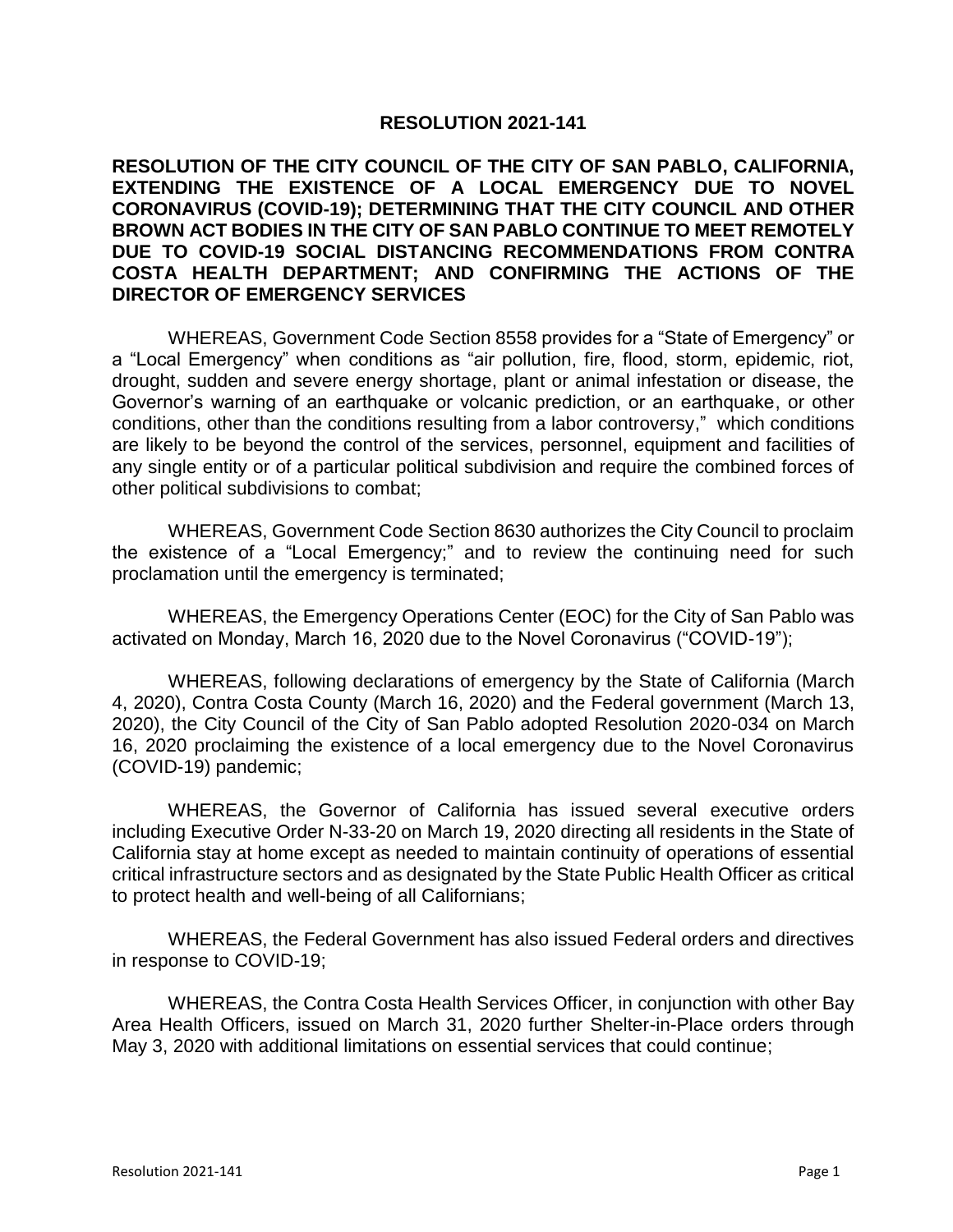WHEREAS, on April 29, 2020, pursuant to Contra Costa Health Department Order No. HO-COVID19-09, the shelter-in-place order was continued until May 31, 2020;

WHEREAS, these governmental actions were taken to "flatten the curve" of the infection rate to avoid overwhelming limited medical resources, especially given the particular challenge with of a high infection rate for asymptomatic individuals; thus, creating "superspreader" events when people are in close proximity;

WHEREAS, on May 18, 2020, pursuant to Contra Costa Health Department Order No. HO-COVID19-14, the shelter-in-place order was continued although allowing some businesses to reopen under certain conditions;

WHEREAS, the Bay Area shelter-in-place order was then extended through May 31, 2020 with the current Contra Costa County Health Department Order dated June 5, 2020 extending the shelter-in-place orders, but with increasing allowance for certain businesses and other activities to occur following certain conditions, recognizing the goals of the Governor's announcement on May 4, 2020 of a "Roadmap for Recovery";

WHEREAS, on July 5, 2020, Contra Costa Health Services Officer issued Order HO-COVID19-22 generally requiring members of the public and workers to wear face coverings when less than 6 feet away from any person who is not a member of the individual's household and when inside or on the grounds of any business;

WHEREAS, on July 11, 2020, the Contra Costa Health Services Officer issued HO-COVID19-24 increasing restrictions on high risk activities and businesses due to increasing community transmissions of COVID-19, hospitalizations, illness and positivity rate;

WHEREAS, on July 13, 2020, the California Department of Public Health provided guidance on closure of various sectors because COVID-19 transmission rates continue to rise throughout the State;

WHEREAS, on August 5, 2020, the Contra Costa Health Services issued an updated Mass Isolation Order and on August 26, 2020 issued a revised social distancing order to allow certain business sectors to begin outdoor operations in light of steadying hospitalization and COVID-19 positivity rates in Contra Costa County; and

WHEREAS, on August 28, 2020, the State issued a new Public Health Order dated August 28, 2020 effective August 31, 2020, which created a new tier system of Counties with guidance for business re-openings known as "California's Plan for Reducing COVID-19 and Adjusting Permitted Sector Activities to Keep Californians Healthy and Safe;"

WHEREAS, on September 4, 2020, the County Public Health Department recognized some stabilization in the rate of COVID-19 cases and hospitalization and issued Health Order HO-COVID19-27 to reiterate social distancing, limitations on gatherings and mask requirements, but also to ease restrictions on some gatherings of children, to allow mining and logging operations and to clarify vehicle gatherings;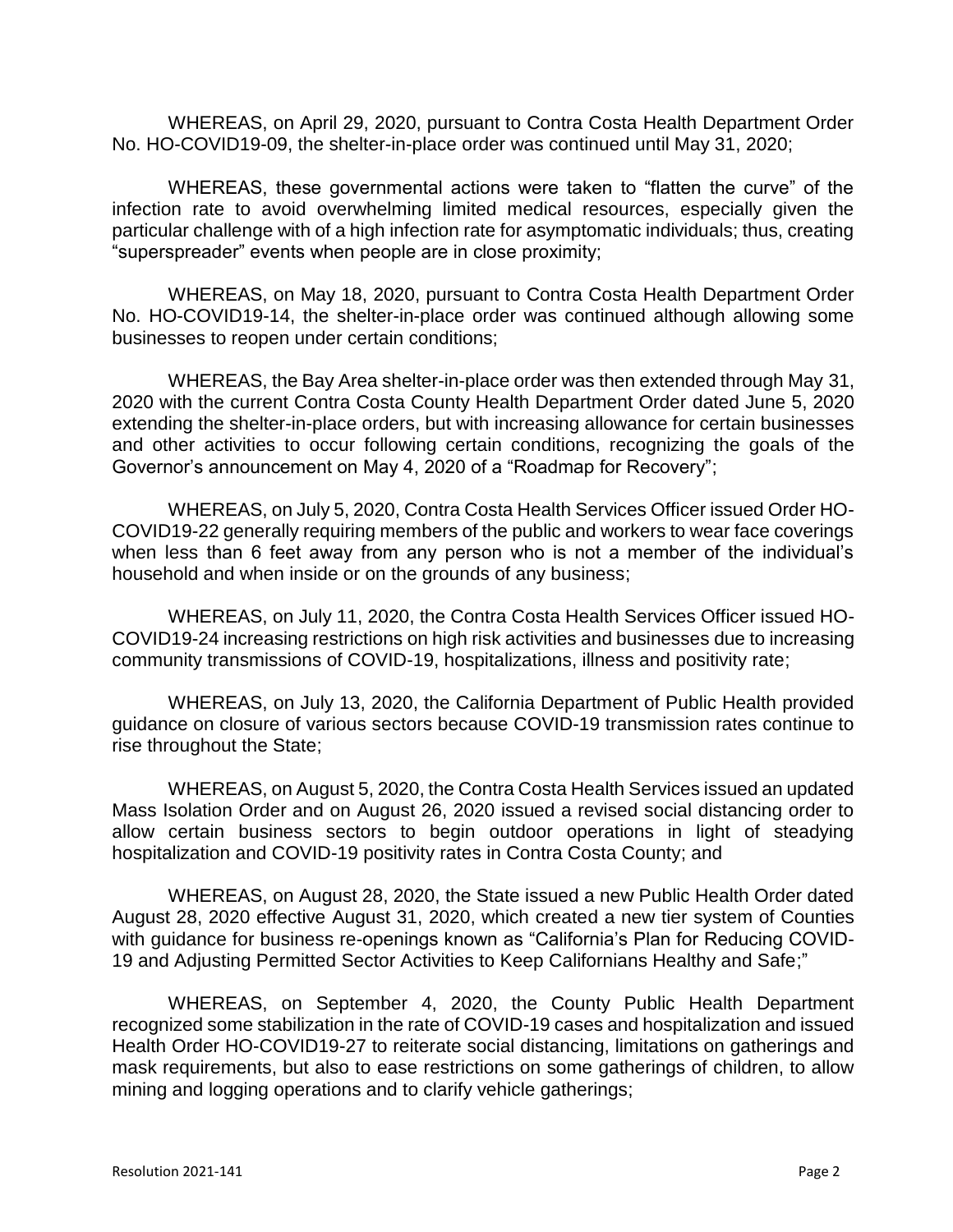WHEREAS, on September 14, 2020, the County Public Health Department issued Health Order HO-COVID19-28 to align with state guidelines for personal care services, cardrooms, racetracks and professional sports without live audiences;

WHEREAS, on September 16, 2020, the County Public Health Department issued Health Order HO-COVID19-29 to align with CDC guidelines on quarantining if exposed to someone with COVID-19, including exceptions for health care workers, first responders, and critical infrastructure workers to continue working if certain conditions are met, with such guidance superseded on October 8, 2020, when the County Public Health Department issued Health Order HO-COVID19-32 to update its Mass Quarantine Order to comply with the State of California Public Health Officer's guidance on who is considered a close contact or not;

WHEREAS, on September 29, 2020, the Contra Costa Health Department announced that Contra Costa County had moved into the less restrictive red tier ("substantial" spread of COVID-19) of the State's [four-tiered, color-coded reopening](https://covid19.ca.gov/safer-economy/)  [system;](https://covid19.ca.gov/safer-economy/)

WHEREAS, on October 6, 2020, the State's [Blueprint for a Safer Economy](https://www.cdph.ca.gov/Programs/CID/DCDC/Pages/COVID-19/COVID19CountyMonitoringOverview.aspx) included a "health equity metric" that will also be used to determine a county's tier to ensure California reopens its economy safely by reducing disease transmission in all communities, particularly given higher COVID rates among communities of color;

WHEREAS, as of October 27, 2020, Contra Costa County moved into the orange tier with moderate infections at 4.1 cases per day per 100,000 and 1.9% positive tests; however, the positivity rate in those in the lowest health equity quartile is 3.9%;

WHEREAS, on November 16, 2020, in light of increasing COVID infection and hospitalization rates throughout the United States, including California, twenty-eight counties were moved back into the purple/widespread infection tier 1, including Contra Costa County;

WHEREAS, on December 3, 2020, the California Department of Public Health issued a Regional Stay at Home Order based on the increasing rate of COVID-19 cases, hospitalizations and positivity rates across California;

WHEREAS, the Bay Area Region, including Contra Costa County, implemented the State's Stay at Home Order from December 6, 2020 until January 25, 2021, with the County reverting to the purple-tier of widespread infection;

WHEREAS, on March 15, 2020, the County moved into the red-tier allowing more openings of businesses and schools;

WHEREAS, on April 7, 2021, the County moved into the orange tier (moderate risk of infection) given decreasing cases and hospitalizations and increasing vaccination rates,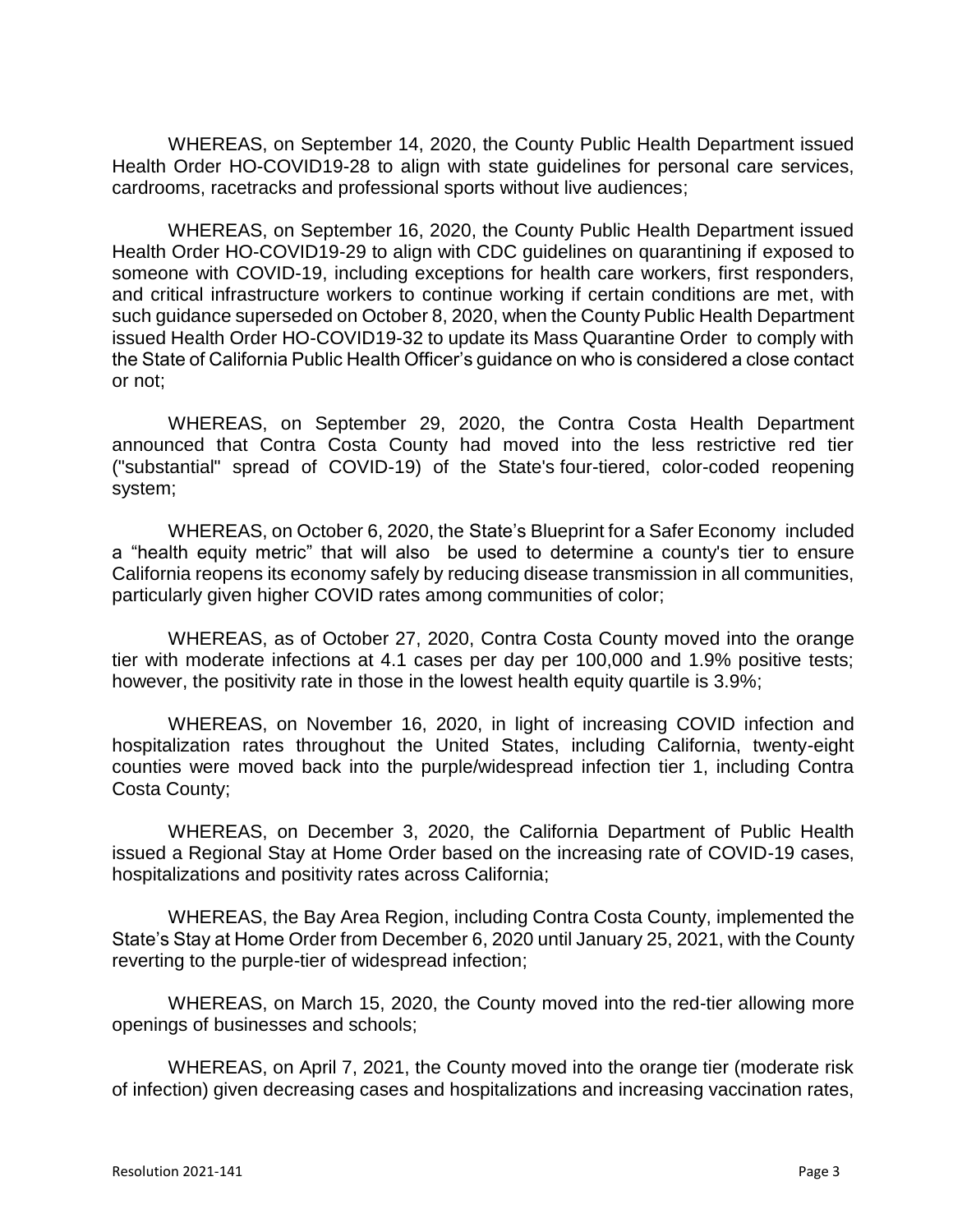allowing additional business and community sectors to open and subsequently aligned with the State's guidelines on the wearing of masks;

WHEREAS, Contra Costa County notified the City on May 5, 2021 that the testing facility at Davis Park would now be run by a State contractor, Logistics Health Incorporated/Optum, and that the County would cover Logistics Health under its insurance and the parties extended the MOU for this use to September 30, 2021 pursuant to a Second Amendment to the Agreement with the County;

WHEREAS, on May 5, 2021, Contra Costa County aligned with the State on relaxing mask requirements, but continued to support some masking requirements through June 15, 2021;

WHEREAS, on June 11, 2021, the State Public Health Officer issued a new Order indicating that on June 15, 2021, the State will move "Beyond the Blueprint for a Safer Economy" and eliminate the color-coded tier system for counties, along with further mask guidance with CalOSHA developing new workplace COVID-19 regulations;

WHEREAS, on July 16, 2021, due to increasing case and hospitalization rates, the Contra Costa Health Officer along with other Bay Area Health Officers recommends that everyone consider wearing face coverings whenever they enter indoor public spaces, regardless of their vaccination status;

WHEREAS, on September 9, 2021, the federal government announced that all employers with more than 100 employees would be required to ensure that their workplace is fully vaccinated or that unvaccinated employees provide proof of a negative test weekly;

WHEREAS, Assembly Bill 361 was passed to allow teleconferencing during a proclaimed state of emergency in certain circumstances, including if State or local officials have imposed or recommended measures to promote social distancing (e.g. during a pandemic);

WHEREAS, on September 20, 2021, Contra Costa Heath Services Department provided recommendations for safely holding public meetings given the COVID-19 pandemic signed by Health Officer Chris Farnitano, MD with the Department's primary recommendation is: "On-line meetings (teleconferenced meetings) are strongly recommended as those meetings present the lowest risk of transmission of SARS-CoV-2, the virus that causes COVID-19";

WHEREAS turning to City actions, on April 6, 2020, pursuant to Resolution 2020- 042, the City Council extended the declaration of a local emergency and confirmed the actions taken by the Director of Emergency Services including but not limited to:

1. Emergency Services Order No. 1 issued March 23, 2020, which addressed operational issues during the emergency including a Modified City Operations Plan dated March 19, 2020; and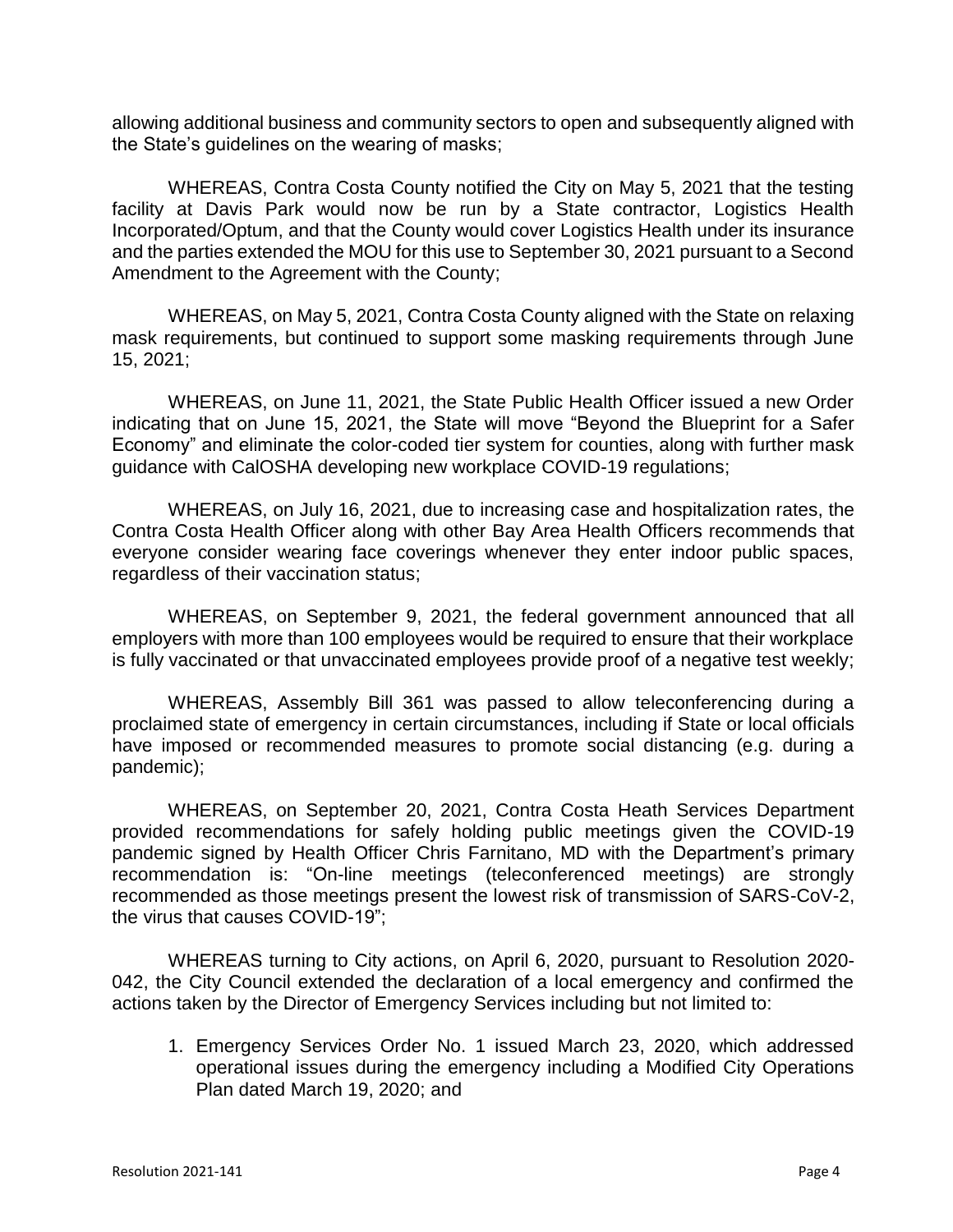2. Revised Modified City Operations Plan dated April 1, 2020, declaring certain City projects as "Essential Governmental Functions/Public Works Projects" and further limiting activities;

WHEREAS, on April 20, 2020, pursuant to Resolution 2020-051, the City Council extended the declaration of a local emergency and confirmed the actions taken by the Director of Emergency Services including but not limited to:

- 1. Revised Modified City Operations Plan dated April 8, 2020 further limiting access to City Administrative Offices and essential services occurring at City facilities; and continuing to cancel all City-sponsored community events and gatherings per the Governor's State-wide Executive Orders No. N-25-20 (03/12/20) and No. N-33-20 (03/19/20) and Contra Costa County Health Department Order No. #HO-COVID-19-03 (03/31/2020);
- 2. City of San Pablo Administrative Policy Coronavirus (COVID-19): Families First Coronavirus Response Act (FFCRA) and Emergency Family and Medical Leave Expansion Act (EFMLE) dated April 1, 2020;
- 3. City of San Pablo Administrative Policy Limited Duration Telework Policy dated April 1, 2020;

WHEREAS, on May 4, 2020, pursuant to Resolution 2020-055, the City Council extended the declaration of a local emergency and confirmed the actions taken by the Director of Emergency Services including but not limited to:

- 1. Revised Modified City Operations Plan dated April 20, 2020 regarding face coverings in response to Contra Costa County Health Department Order No. #HO-COVID-19-08 (04/17/2020);
- 2. Revised Modified City Operations Plan dated April 30, 2020 in response to Contra Costa County Health Department Order No. #HO-COVID-19-09 (04/29/2020) extending the shelter-in-place order to May 31, 2020 but allowing some businesses and activities to resume; and
- 3. City Essential Business/Project Updates dated May 4, 2020;

WHEREAS, on May 18, 2020, pursuant to Resolution 2020-060, the City Council extended the declaration of a local emergency and confirmed the actions taken by the Director of Emergency Services including but not limited to:

1. Memorandum dated May 7, 2020 to implement COVID-19 Informational Hotline for San Pablo residents;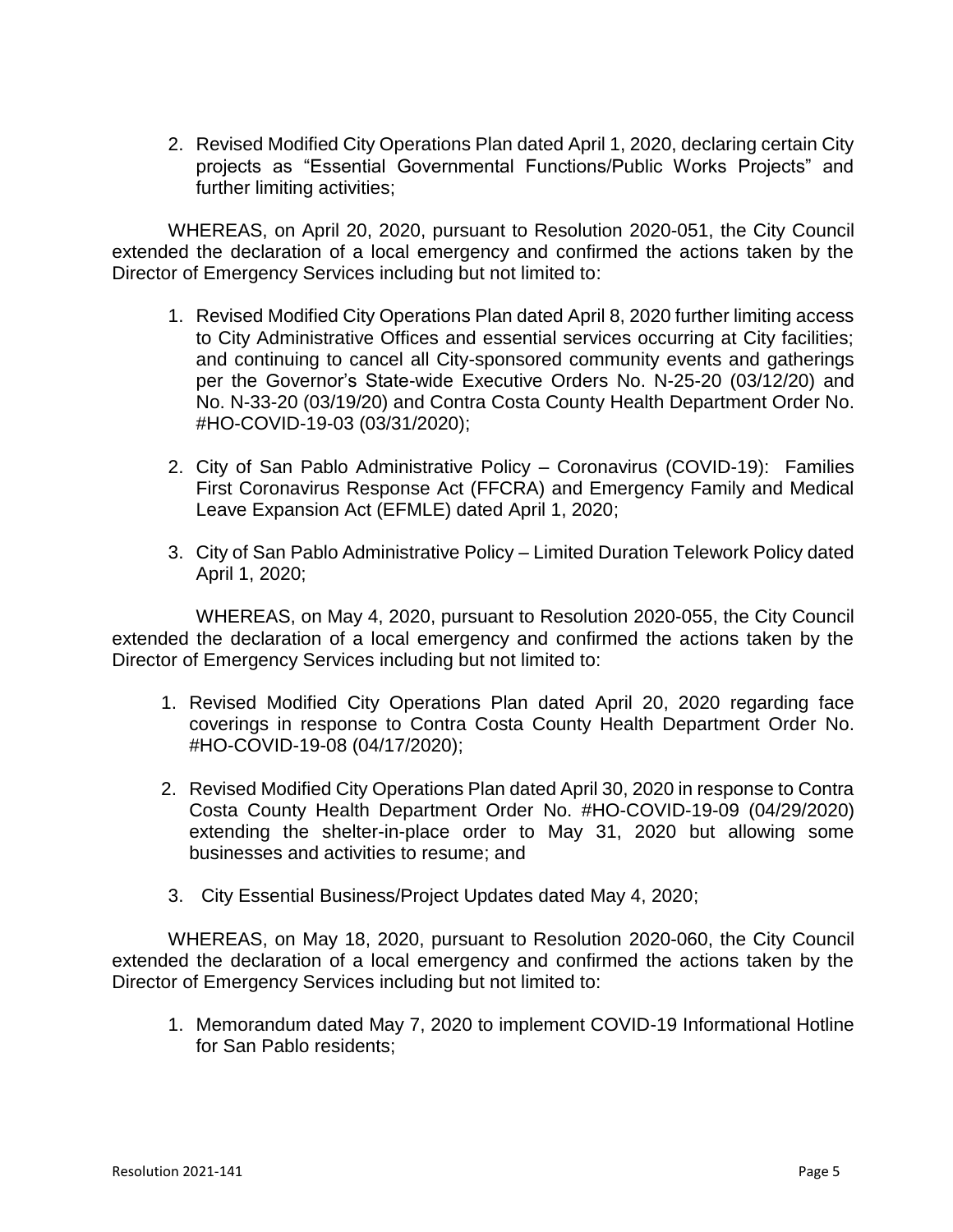WHEREAS, on June 1, 2020, pursuant to Resolution 2020-068, the City Council extended the declaration of a local emergency and confirmed the actions taken by the Director of Emergency Services including but not limited to:

1. Letter dated May 22, 2020 to the Contra Costa County Health Services Department re: Casino San Pablo Notification to Re-Open and discussion with Contra Costa County Health Officials;

WHEREAS, on June 15, 2020, pursuant to Resolution 2020-077, the City Council extended the declaration of a local emergency and confirmed the actions taken by the Director of Emergency Services including but not limited to:

- 1. Memos from the City Manager and Assistant City Manager: "Expectations of Employees Returning to Work" dated June 3, 2020; "Protocols for Social Distancing -- COVID-19 Response Plan" dated June 3, 2020; "COVID-19 Health Screenings" dated June 3, 2020; and
- 2. Revised Modified City Operations Plan dated June 4, 2020

WHEREAS, on July 6, 2020, pursuant to Resolution 2020-086, the City Council extended the declaration of a local emergency and confirmed the actions taken by the Director of Emergency Services; and

WHEREAS, on July 20, 2020, pursuant to Resolution 2020-094, the City Council extended the declaration of a local emergency and confirmed the actions taken by the Director of Emergency Services including but not limited to:

1. COVID-19 Health Screening and Protocols for candidates and those involved with ballot measures who need to come to City Hall.

WHEREAS, the City has also established a City hotline for assistance with COVID-19 resources and questions; and

WHEREAS, on August 3, 2020, pursuant to Resolution 2020-105, the City Council extended the declaration of a local emergency and confirmed the actions taken by the Director of Emergency Services including but not limited to:

1. City Council Meeting Protocols at City Hall during COVID-19 Emergency;

WHEREAS, On September 8, 2020, pursuant to Resolution 2020-115, the City Council extended the declaration of a local emergency and confirmed the actions taken by the Director of Emergency Services including but not limited to:

1. "COVID-19 Hot Zone and Employee Reporting in the Workplace" dated August 6, 2020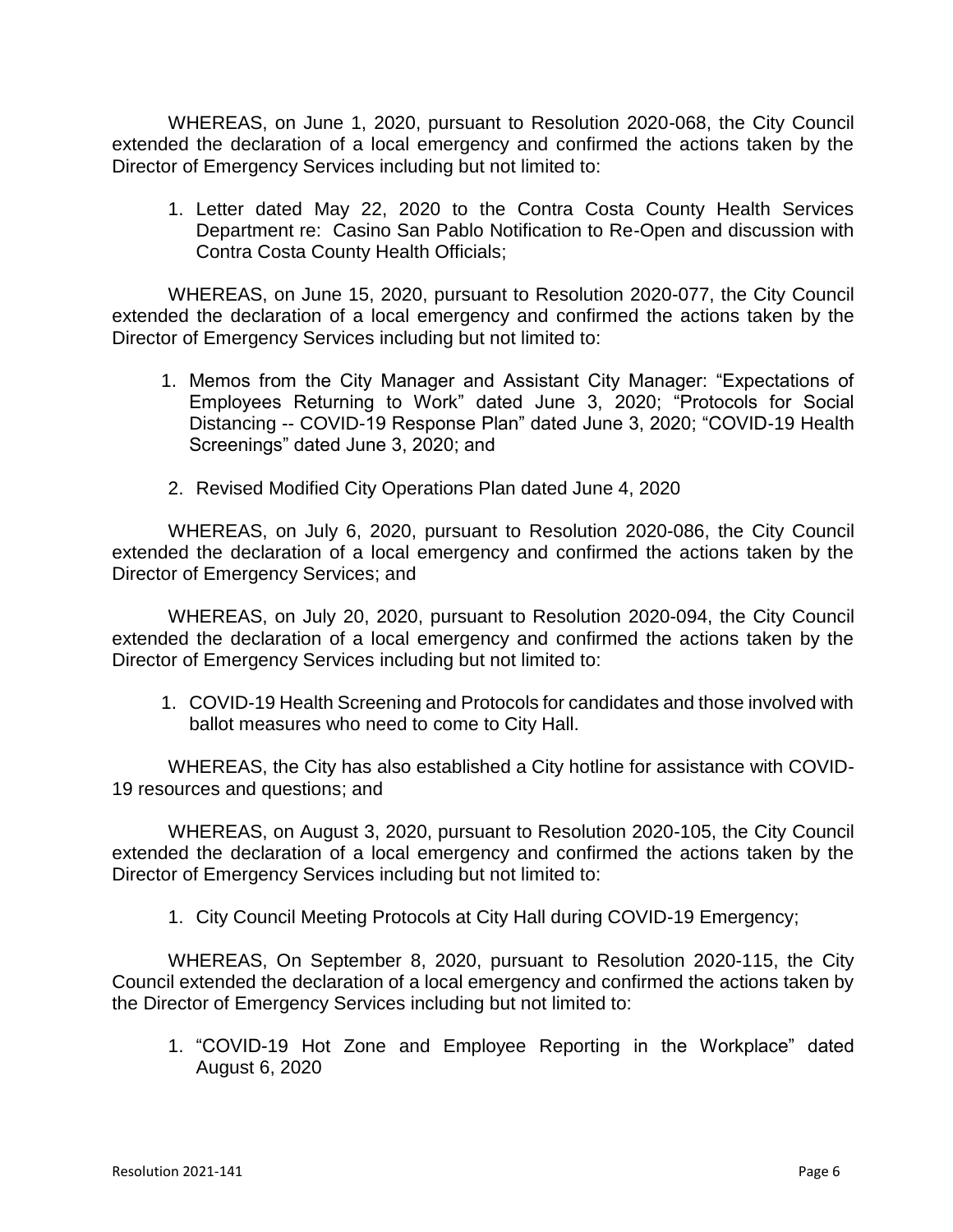WHEREAS, on September 8, 2020 per Resolution 2020-112, the City Council confirmed an agreement with Contra Costa County to provide financial support for the COVID-19 Youth/Young Adult Ambassadors to be trained about COVID-19 and then to prepare and post messages about COVID-19 on social media;

WHEREAS, on September 8, 2020 per Resolution 2020-116, the City Council amended the City Council Priority Workplan to explore the feasibility of a financial assistance grant or loan program for local San Pablo businesses affected by the COVID-19 pandemic in collaboration with the San Pablo EDC (San Pablo Economic Development Corporation);

WHEREAS, on September 21 2020, pursuant to Resolution 2020-123, the City Council extended the declaration of a local emergency and confirmed the actions taken by the Director of Emergency Services; and

WHEREAS, on September 21, 2020, the City Council also adopted Ordinance 2020- 010 repealing Ordinance 2020-006, which suspended automatic approval deadlines during the COVID-19 emergency. The City Council also approved Resolution 2020-124 extending the Housing Assistance Grant Program and Resolution 2020-125 creating an Ad Hoc City Council Committee to address COVID-19 issues;

WHEREAS, on October 5, 2020, pursuant to Resolution 2020-127, the City Council extended the declaration of a local emergency and confirmed the actions taken by the Director of Emergency Services; and

WHEREAS, on October 21, 2020, pursuant to Resolution 2020-131, the City Council extended the declaration of a local emergency and confirmed the actions taken by the Director of Emergency Services; and

WHEREAS, on November 2, 2020, pursuant to Resolution 2020-136, the City Council extended the declaration of a local emergency and confirmed the actions taken by the Director of Emergency Service since the last meeting, including but not limited to:

1. Coronavirus COVID-19 Update and Revised City Modified Operations Plan (Version #9 dated October 28, 2020)

WHEREAS, on November 2, 2020, pursuant to Resolution 2020-135, the City Council also authorized a one-time event sponsorship of \$3,000 for the Free COVID-19 Testing Event available to the public scheduled for Saturday, November 7, 2020; and

WHEREAS, on November 16, 2020, pursuant to Resolution 2020-139, the City Council extended the declaration of a local emergency and confirmed the actions taken by the Director of Emergency Service since the last meeting; and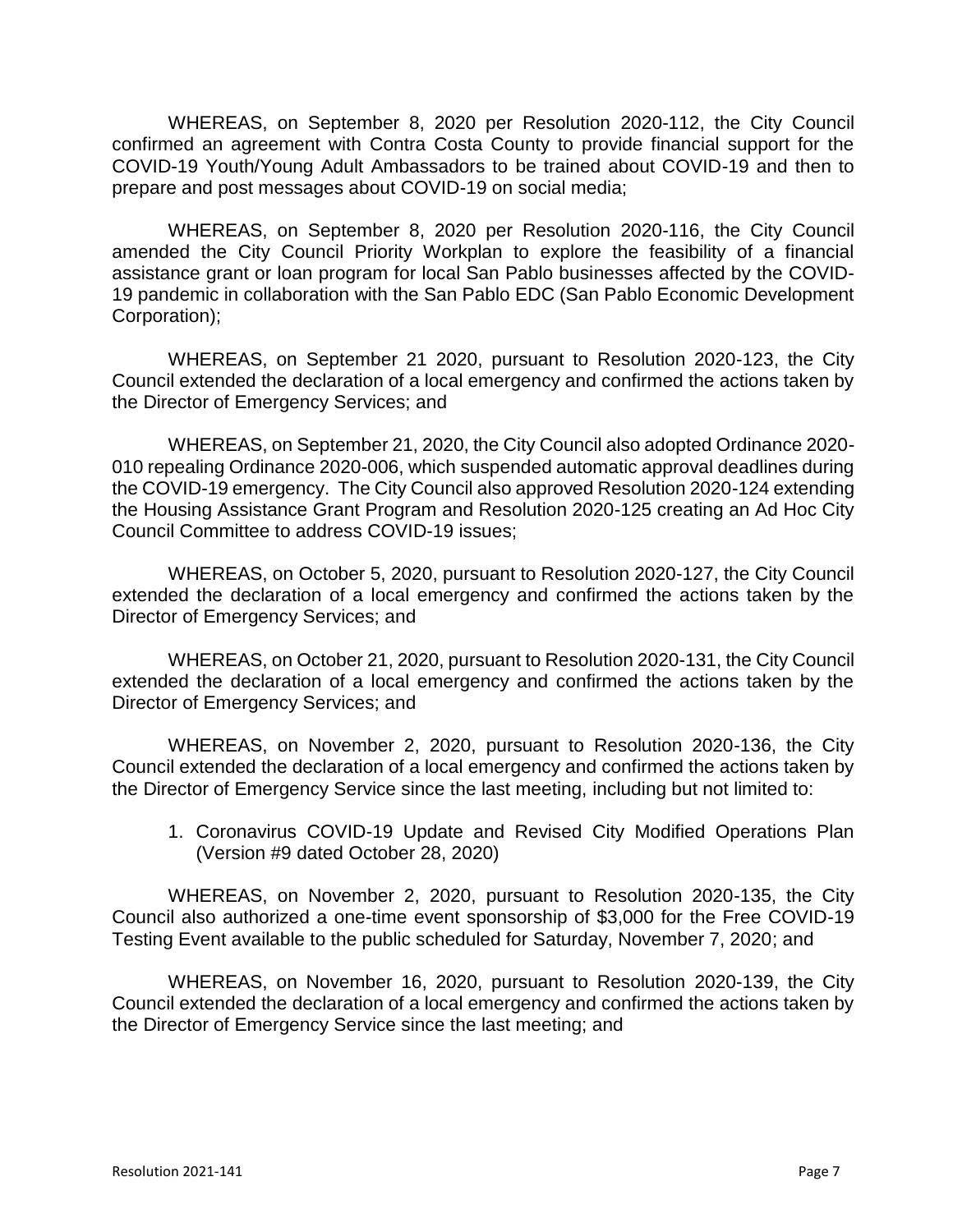WHEREAS, on November 16, 2020, pursuant to Resolution 2020-143, the City Council also approved a memorandum of agreement with Contra Costa Health Services to create of COVID-19 testing site at the Davis Park Multi-purpose room; and

WHEREAS, on December 7, 2020, pursuant to Resolution 2020-154, the City Council extended the declaration of a local emergency and confirmed the actions taken by the Director of Emergency Services since the last meeting; and

WHEREAS, on December 21, 2020, pursuant to Resolution 2020-159, the City Council extended the declaration of a local emergency and confirmed the actions taken by the Director of Emergency Services since the last meeting; and

WHEREAS, on January 19, 2021, pursuant to Resolution 2021-02, the City Council extended the declaration of a local emergency and confirmed the actions taken by the Director of Emergency Services since the last meeting;

WHEREAS, on February 2, 2021, pursuant to Resolution 2021-10, the City Council extended the declaration of a local emergency and confirmed the actions taken by the Director of Emergency Services since the last meeting;

WHEREAS, on February 16, 2021, pursuant to Resolution 2021-14, the City Council extended the declaration of a local emergency and confirmed the actions taken by the Director of Emergency Services since the last meeting including but not limited to:

1. City's Revised Modified Operations Plan dated February 4, 2021 to implement stricter mask wearing requirement at City facilities;

WHEREAS, on March 1, 2021, pursuant to Resolution 2021-19, the City Council extended the declaration of a local emergency and confirmed the actions taken by the Director of Emergency Services since the last meeting;

WHEREAS, on March 1, 2021, pursuant to Resolution 2021-20, the City Council also authorized a letter agreement with Contra Costa County to continue providing financial support of up to \$4,200 for San Pablo youths to continue participating in the COVID-19 Youth and Young Adult Ambassadors program;

WHEREAS, on March 15, 2021, pursuant to Resolution 2021-024, the City Council extended the declaration of a local emergency and confirmed the actions taken by the Director of Emergency Services since the last meeting, including but not limited to including but not limited to the promulgation of the Temporary Administrative Policy regarding COVID-19 Families First Coronavirus Response Act (FFCRA) – Temporary City Extended Leave;

WHEREAS, on March 15, 2021, pursuant to Resolution 2021-028, the City Council decided to cancel certain City-sponsored large-scale events for calendar year 2021 due to the COVID-19 pandemic;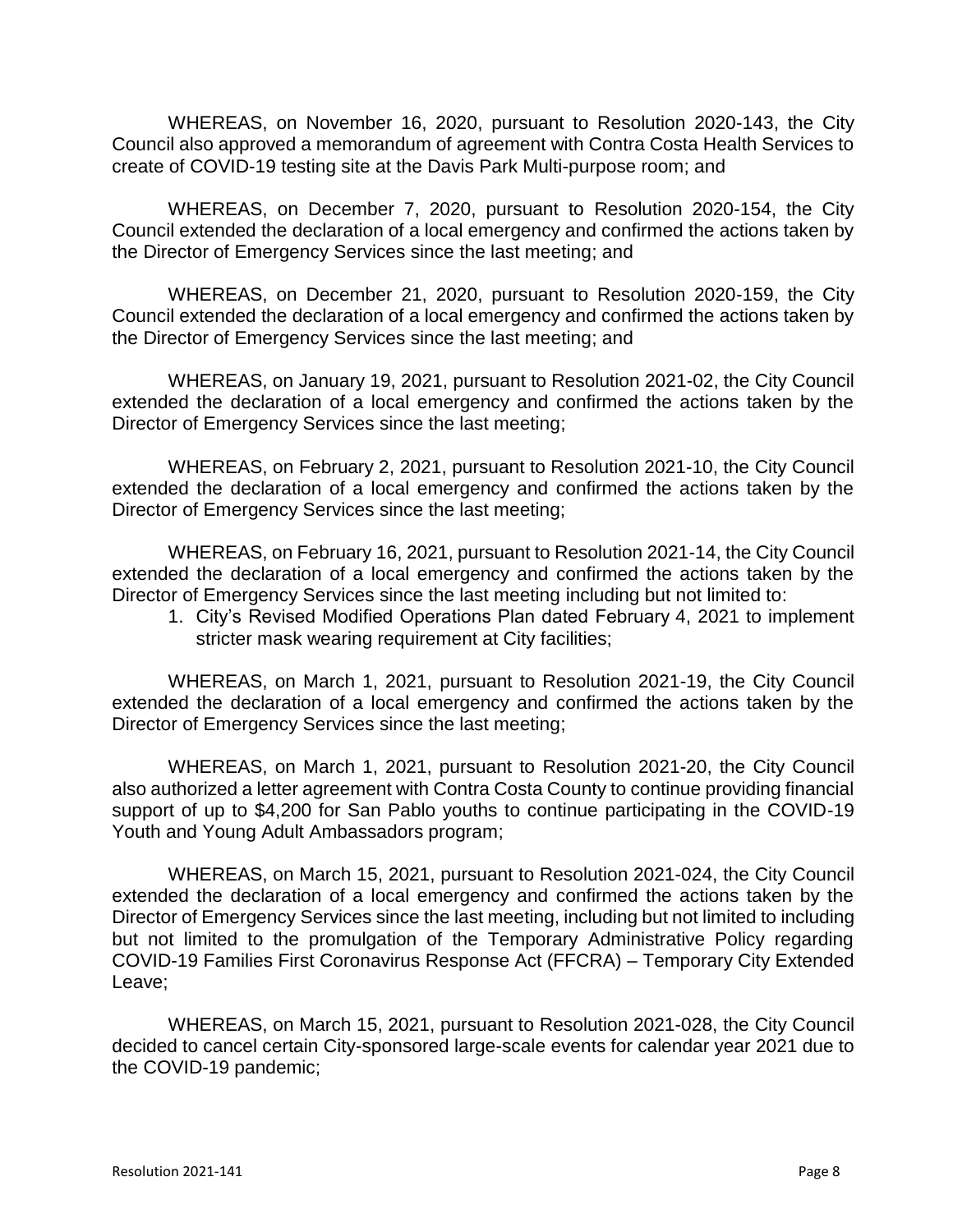WHEREAS, on April 5, 2021, pursuant to Resolution 2021-033, the City Council extended the declaration of a local emergency and confirmed the actions taken by the Director of Emergency Services since the last meeting;

WHEREAS, on April 5, 2021, pursuant to Resolution 2021-038, the City Council entered into an amended Memorandum of Agreement with the County to provide a framework for the County Public Health Department and City Manager to mutually agree to the use of additional City facilities for COVID-19 testing or vaccination sites;

WHEREAS, on April 5, 2021, pursuant to Resolution 2021-033, the City Council extended the declaration of a local emergency and confirmed the actions taken by the Director of Emergency Services since the last meeting;

WHEREAS, on April 19, 2021, pursuant to Resolution 2021-047, the City Council extended the declaration of a local emergency and confirmed the actions taken by the Director of Emergency Services since the last meeting;

WHEREAS, on May 3, 2021, pursuant to Resolution 2021-053, the City Council extended the declaration of a local emergency and confirmed the actions taken by the Director of Emergency Services since the last meeting;

WHEREAS on May 17, 2021, pursuant to Resolution 2021-057, the City Council extended the declaration of a local emergency and confirmed the actions taken by the Director of Emergency Services since the last meeting including but not limited to:

- 1. the COVID-19 Prevention Program required by CalOSHA; and
- 2. Logistic Health Incorporated as agent of the County running the Davis Park COVID-19 testing facility;

WHEREAS, on June 7, 2021, pursuant to Resolution 2021-066, the City Council extended the declaration of a local emergency and confirmed the actions taken by the Director of Emergency Services since the last meeting including but not limited to:

- 1. City Proposed Re-Opening Plan for Local Government Services v.11 issued May 13, 2021 by the City Manager/Director of Emergency Services; and
- 2. Revised COVID-19 Supplemental Sick Leave Policy dated May 17, 2021 as authorized by the federal American Rescue Plan Act and the State Senate Bill 95; and

WHEREAS, on June 21, 2021, pursuant to Resolution 2021-075, the City Council extended the declaration of a local emergency and confirmed the actions taken by the Director of Emergency Services since the last meeting;

WHEREAS, on July 6, 2021, pursuant to Resolution 2021-093, the City Council approved the implementation of the "Welcome Back Reopening Plan" dated July 1, 2021, which opened City parks and fields as of July 1, 2021 and amended the Preliminary Re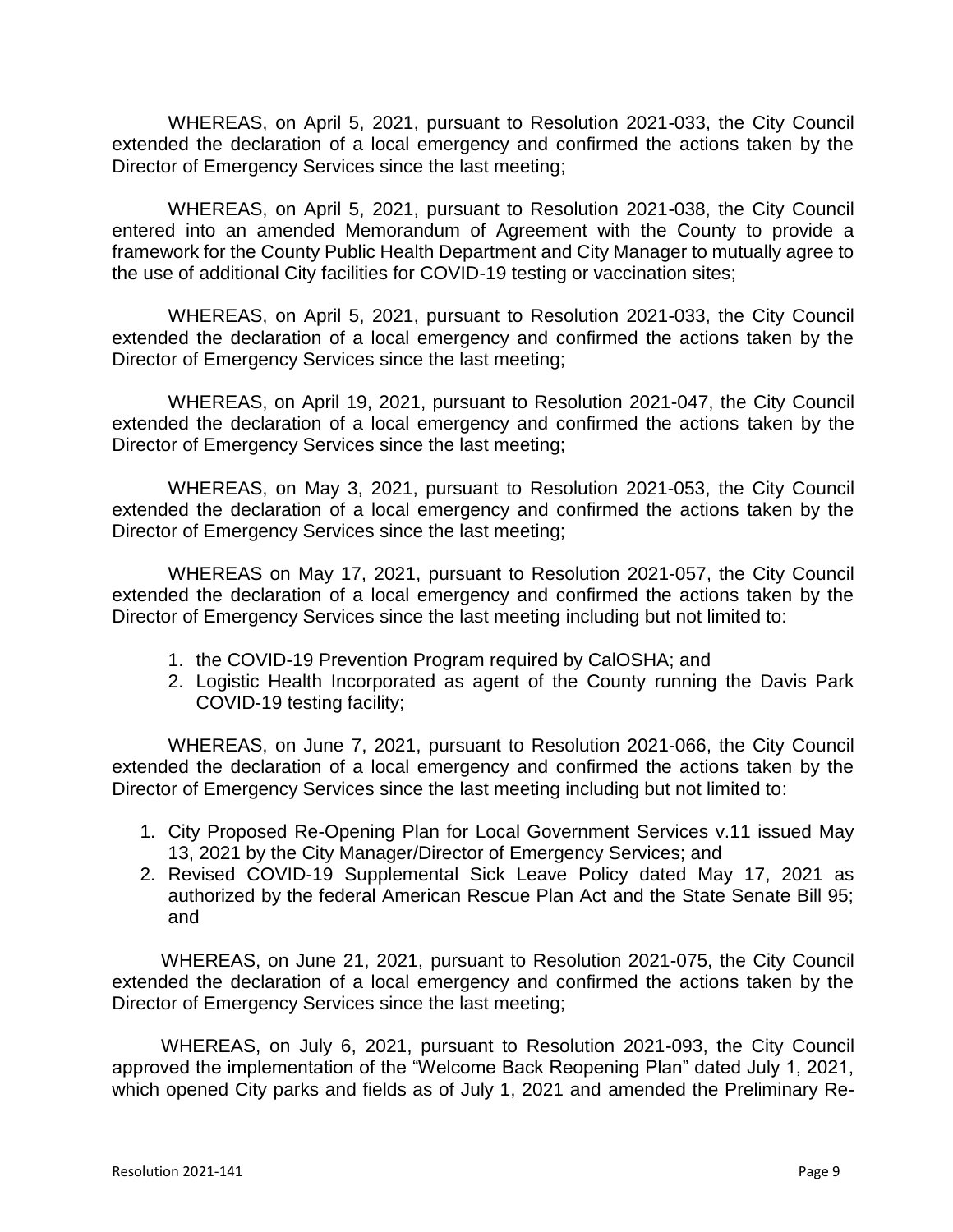opening phases to have Phase II of City employees working full-time in City facilities starting August 16, 2021;

WHEREAS, on July 19, 2021, pursuant to Resolution 2021-095, the City Council extended the declaration of a local emergency and confirmed the actions taken by the Director of Emergency Services since the last meeting including but not limited to:

- 1. Worksite-Specific COVID-19 Plan dated July 1, 2021
- 2. Second Amendment to the MOU with the County to extend COVID-19 testing at Davis Park to September 30, 2021;

WHEREAS, on August 2, 2021, pursuant to Resolution 2021-101, the City Council extended the declaration of a local emergency and confirmed the actions taken by the Director of Emergency Services since the last meeting;

WHEREAS, on September 7, 2021, pursuant to Resolution 2021-107, the City Council extended the declaration of a local emergency and confirmed the actions taken by the Director of Emergency Services since the last City Council meeting including but not limited to:

- 1. Modified City Operations Plan version 13 dated August 4, 2021 -- Due to a surge in COVID-19 infection rates in part caused by the Delta variant and stagnating vaccination rates, the City implemented a revised Modified Operations Plan that addressed:
	- a. Compliance with more stringent Cal-OSHA Emergency Temporary Standards (ETS) due to employee outbreaks of COVID-19
	- b. Mandatory submission of COVID-19 Employee Vaccination Forms
	- c. Postponement of Phase II to September 15, 2021 in City's adopted Welcome Back Re-opening Plan
- 2. Modified City Operations Plan version 14 dated August 24, 2021 that is effective September 1, 2021, City employees who are unvaccinated or refuse to provide vaccination status information will be required to be tested at least weekly. This step was taken in part due to increasing number of COVID-19 cases and exposures among City employees, which require the City to follow stricter Cal-OSAH requirements related to masking and social distancing to reduce COVID-19 exposures.
- 3. Extended the County's use of the Davis Park Community Center for testing until December 31, 2021;

WHEREAS, on September 21, 2021, pursuant to Resolution 2021-121, the City Council extended the declaration of a local emergency and confirmed the actions taken by the Director of Emergency Services since the last meeting, including but not limited to: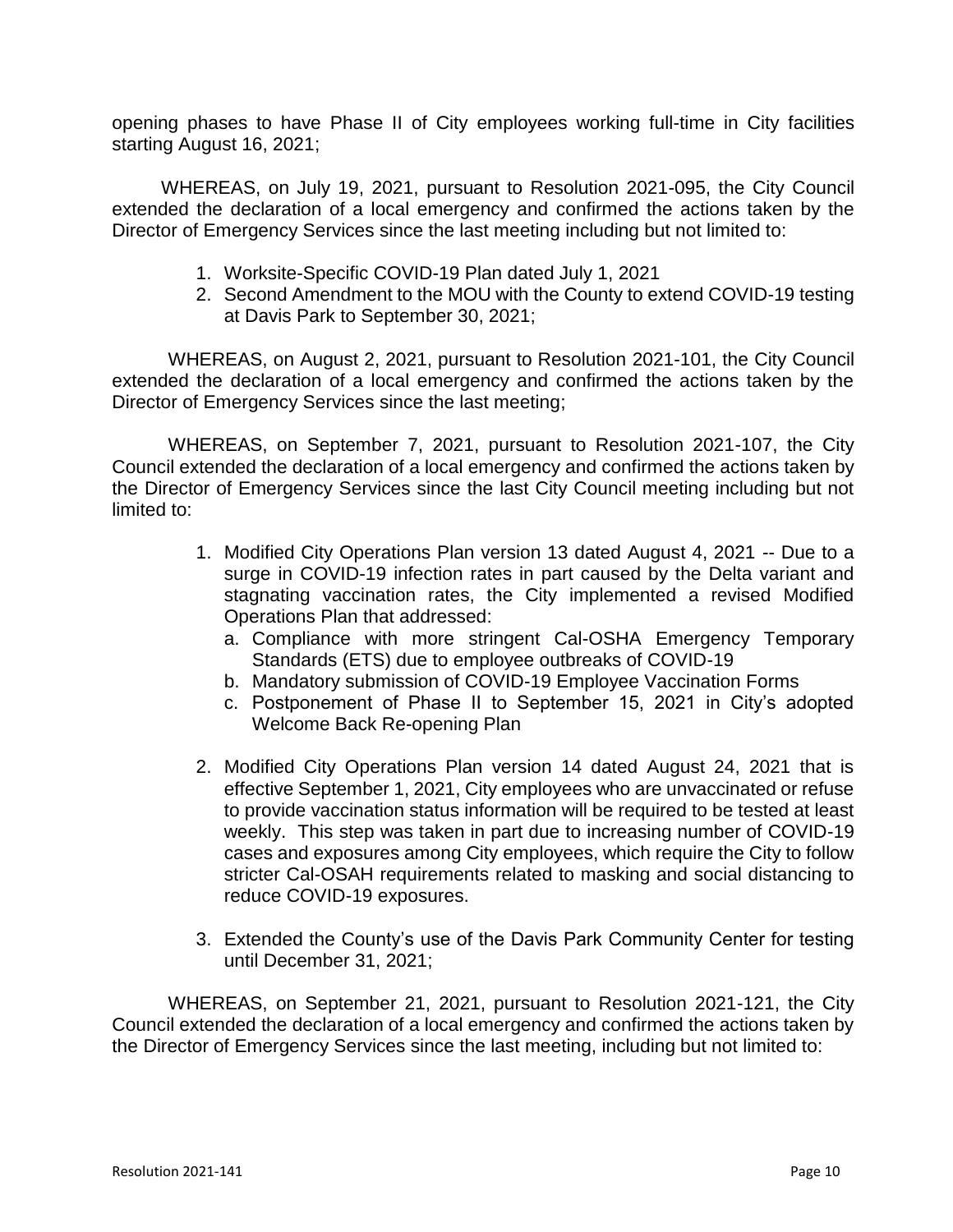1. Revised Modified City Operations Plan version 15 dated September 3, 2021 -- Due to a surge in COVID-19 infection rates in part caused by the Delta variant and stagnating vaccination rates, the City implemented a revised Modified Operations Plan that requires elected officials to provide proof of vaccination or a negative COVID-19 test within prior 72 hours of entering a City facility, worksite or event.

WHEREAS, on September 29, 2021, at a Special City Council meeting, the City Council determined that the City Council and other San Pablo Brown Act bodies would continue to meet remotely due to COVID-19 social distancing recommendations from Contra Costa Health Department;

WHEREAS, on October 4, 2021, pursuant to Resolution 2021-129, the City Council extended the declaration of a local emergency; determined that the City Council and other Brown Act bodies in the City of San Pablo continue to meet remotely due to COVID-19 social distancing recommendations from Contra Costa Health Department and for the safety of all in accordance with Assembly Bill 361's revisions to the Brown Act to address remote meetings during emergencies; and confirmed the additional actions taken by the Director of Emergency Services, including those actions taken since the last Council meeting;

WHEREAS, on October 18, 2021, pursuant to Resolution 2021-131, the City Council extended the declaration of a local emergency; determined that the City Council and other Brown Act bodies in the City of San Pablo continue to meet remotely due to COVID-19 social distancing recommendations from Contra Costa Health Department; and confirmed the additional actions taken by the Director of Emergency Services, including those actions taken since the last Council meeting including but not limited to:

1. Revised Modified City Operations Plan version 16 dated September 14, 2021 regarding rules for those entering City facilities and participating in City programs;

WHEREAS, as set forth in the staff reports and presentations accompanying each Resolution extending the declaration of a local emergency and as reported in federal, state and county public health websites, the COVID-19 cases and deaths continue to rise with San Pablo continuing to be identified as a "hot spot" with a high per capita rate of confirmed COVID-19 cases in Contra Costa County; although, the vaccination rate is increasing; and

WHEREAS, according to the East Bay Economic Development Alliance's (East Bay EDA) Business Recovery Survey Results published on May 19, 2020, 80% of East Bay businesses are "microbusinesses" employing fewer than 10 employees, which often have limited cash reserves and are not positioned to take on more debt to survive COVID19 and shelter-in-place orders; microbusinesses are more likely to be minority- or women-owned compared to larger businesses; nearly 40% of the survey respondents were temporarily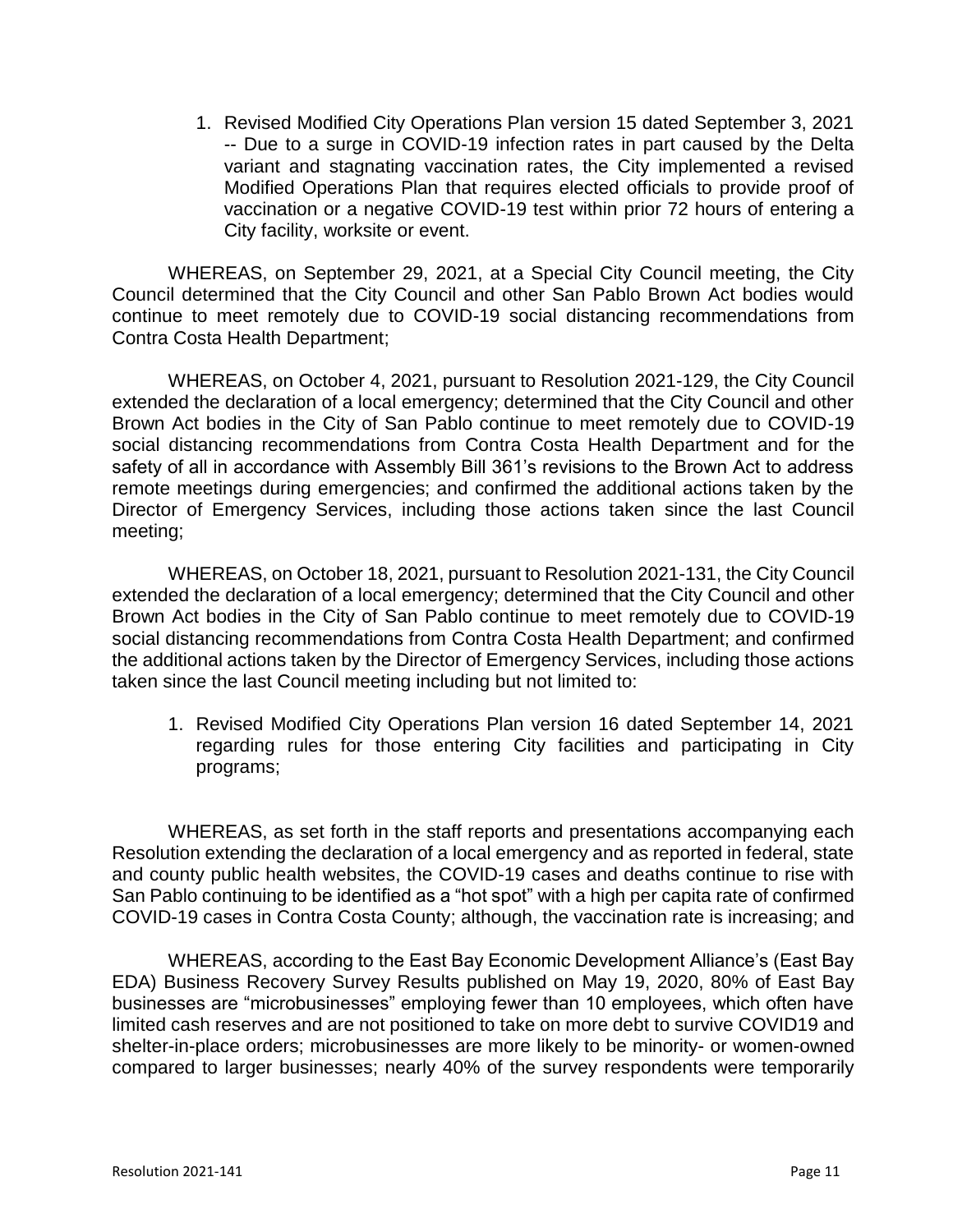closed because they were not considered "essential" and 42.3% of West Contra Costa County businesses temporarily closed;

WHEREAS, eleven out of fifteen surveyed West Contra Costa County businesses indicated staff reductions in the 75-100% range, with layoffs and revenue losses hitting lowwage workers the hardest with impacts in the following industries: food and beverage; retail and personal services; hospitality/leisure/entertainment;

WHEREAS, many San Pablo residents have experienced job loss or reduced hours due to COVID-19 and shelter-in-place orders;

WHEREAS, Contra Costa County overall saw an increase in unemployment from a March unemployment rate of 4.1 percent to an April unemployment rate of 14.5 percent, with nearly 3.7 million Californians filing for unemployment during the first six weeks of COVID-19 pandemic and the nation seeing the highest level of unemployment in 70 years;

WHEREAS, according to the East Bay EDA, there were 25,560 jobs lost in the East Bay during March and April, representing nearly 30% of job cuts in the nine-county Bay Area. However, the Urban Institute estimated 45,666 low-income jobs (annual earnings below \$40,000) lost just in Contra Costa County through May 8, 2020;

WHEREAS, it was reported in the LA Times on August 21, 2020 that California's unemployment rate is at 13.3% with 3 million on unemployment and 202,136 new claims in the week prior to the article. Contra Costa County's rate is 14.5% with 77,600 unemployed individuals;

WHEREAS, on December 14, 2020, the website for the State's Employment Development Department (EDD) showed that California's unemployment rate in September 2020 was 11.0% with 2,058,800 unemployed individuals, but that data was from September 12 before the current shut down. In February 2021, the unemployment rate in California was 8.5%;

WHEREAS, California's July 2021 unemployment rate of 7.6% was 5.6 percentage points lower than it was in July 2020; although, new unemployment claims continue

WHEREAS, to address these economic impacts and the critical need that residents remain sheltered during the pandemic to decrease the transmission of COVID-19, on April 27, 2020, the City Council adopted Urgency Ordinance 2020-008 temporarily prohibiting evictions of residential and commercial real property tenants impacted by the COVID-19 pandemic and establishing a moratorium on rent increases. In addition, on May 4, 2020, pursuant to Resolution 2020-054, the City Council approved the guidelines for a grant program for residents financially impacted by COVID-19;

WHEREAS, on June 29, 2020, the City Council increased the grant for COVID Housing Assistance Program for FY 2019/20 (Resolution 2020-081) and established a COVID Housing Assistance Program for FY 2020/21 (Resolution 2020-082), which was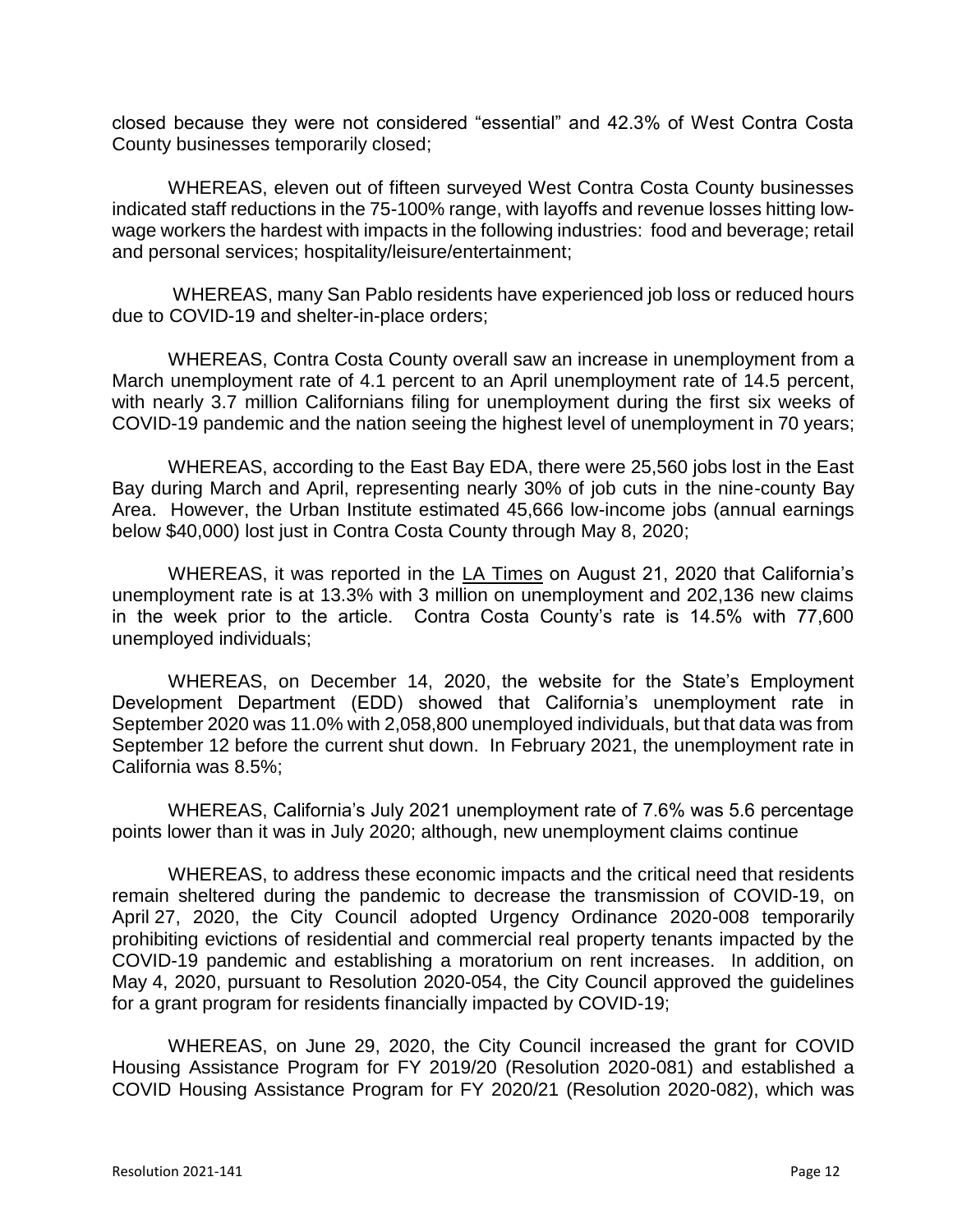extended on January 19, 2021, pursuant to Resolution 2021-006 and further extended to June 30, 2021 pursuant to Resolution 2021-031;

WHEREAS, on June 7, 2021, pursuant to Resolution 2021-082, the City Council increased the grant amounts for 2020/21 to \$2,000 per eligible household. In addition, the City Council, pursuant to Resolution 2021-083, extended the Housing Assistance grant program at \$2,000 per eligible household to September 30, 2021 or until grant funds run out, whichever is sooner;

WHEREAS, on October 21, 2020, pursuant to Resolution 2020-133, the City Council established and approved program guidelines for the San Pablo "Back to Business" COVID-19 Relief Fund to offer forgivable loans to small businesses with the San Pablo Economic Development Corporation administering the program with funds that were reallocated from the City's Community Grant Foundation program;

WHEREAS, the City of San Pablo lost \$2.34 million in revenue for each month that Casino San Pablo was closed and continues to lose revenue with modified Casino operations due to public health restrictions, in addition to \$1.3 million every month from other City revenue sources, forcing a hiring freeze, suspension of all non-essential spending and layoff of part-time employees;

WHEREAS, the economic recovery from COVID-19 and its impacts are estimated to be in terms of years not months;

WHEREAS, the City received the 2021 payment of \$3.7 million of funding from the federal American Rescue Plan of 2021 (ARPA) in July 2021 and expects the second half in July 2022 and pursuant to Resolution No. 2021-104, the City Council directed staff to proceed with a Community Needs Assessment process to determine ARPA Funding Priorities and Allocations based on further staff analysis of ARPA eligible fund expenses;

WHEREAS, on October 4, 2021, pursuant to Resolution No. 2021-130, the City Council allocated the ARPA funds to a separate fund with \$3,706,733 earmarked for City revenue losses;

WHEREAS, in addition, during the past two years, the nation experienced civil unrest in the wake of the death of George Floyd while detained by a Minneapolis police officer on May 25, 2020, which has led to peaceful protests, but also to some rioting and looting in neighboring communities in violation of shelter-in-place and social distancing orders that could further exacerbate the spread of COVID-19 and placing additional demands on public safety resources, which are already taxed by COVID-19 issues;

WHEREAS, the City Manager/Director of Emergency Services recommends that the City Council extend the declaration of a local emergency; determine that the City Council and other Brown Act bodies in the City of San Pablo continue to meet remotely due to COVID-19 social distancing recommendations from Contra Costa Health Department; and confirm the additional actions taken by the Director of Emergency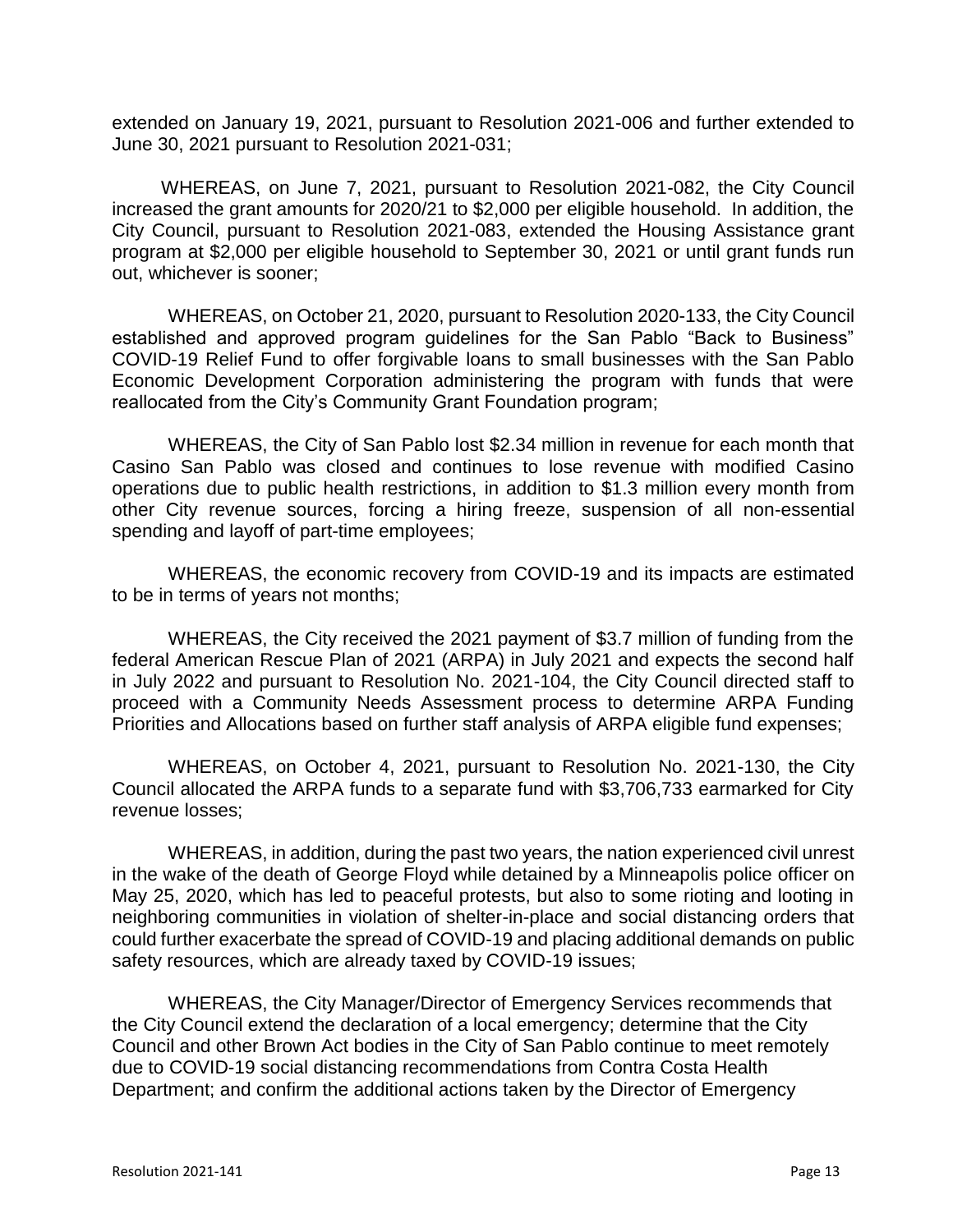Services, including those actions taken since the last Council meeting including but not limited to:

1. Revised Modified City Operations Plan version 17 dated October 14, 2021 regarding rules for those entering City facilities and participating in City programs;

WHEREAS, the City Council of the City of San Pablo hereby finds conditions of extreme peril to the health and safety of persons and property have continued within the City of San Pablo caused by COVID-19 including not only health impacts but economic impacts with many residents having jobs eliminated or hours reduced, as well as impacts to the City's own financial condition; these conditions are or are likely to be beyond the control of the services, personnel, equipment, and facilities of the City of San Pablo and require the combined forces of other political subdivisions to combat; and these conditions are of such extreme peril to warrant and necessitate the proclamation of the existence of a local emergency;

NOW, THEREFORE, BE IT RESOLVED by the City Council of the City of San Pablo that:

- 1. A local emergency continues to exist throughout the City of San Pablo commencing on or about 7:00 am on Monday, March 16, 2020 and shall be deemed to continue to exist until its termination is proclaimed by the City Council of the City of San Pablo;
- 2. All actions taken by the Director of Emergency Services and City Manager in response to this local emergency are confirmed; and
- 3. During the existence of said local emergency, the Director of Emergency Services and the Emergency Organization of the City shall continue to have the duties and responsibilities as set forth in Resolution 2020-034; and
- 4. In compliance with Assembly Bill 361 and the revised Government Code section 54953(e), the City Council has reconsidered the circumstances of the state of emergency and determines that the City Council, Standing Committees, and Commissions subject to the Brown Act shall continue to meet remotely through tele-conference or video-conference given the following findings:
	- a. The emergency continues to impact the ability of the City Council, its Standing Committees and Commissions, as well as the staff and members of the public, from meeting safely in person; and
	- b. The Contra Costa County Health Department strongly recommends holding on-line (teleconferenced or video-conferenced meetings; and